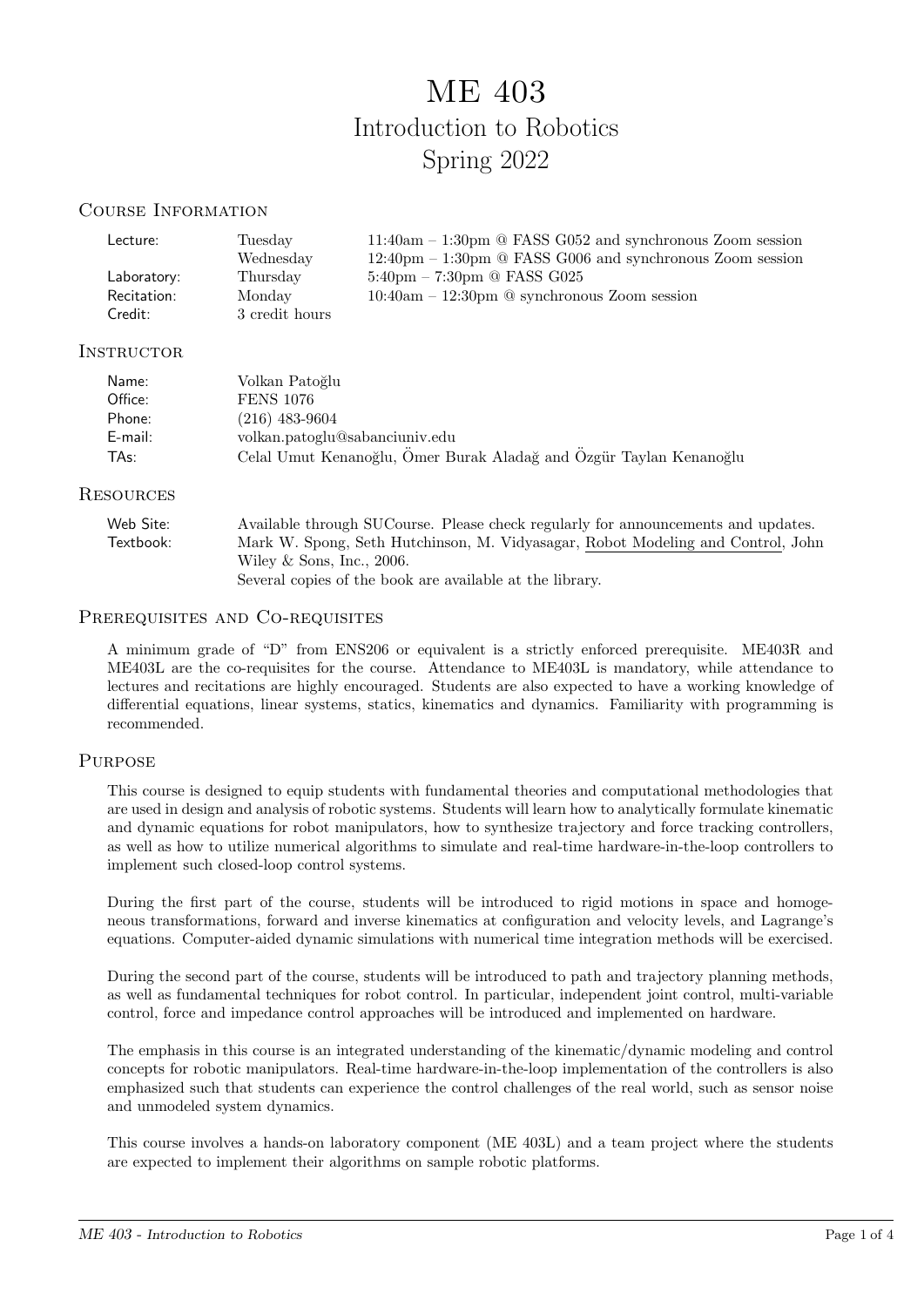### **HOMEWORK**

Homework will be assigned regularly and posted on the course web site. Hard copies will generally not be made available in class, so you will have to produce your own printout.

#### Exams

There will be one mid-term and one final exam. Since the course continually builds upon previous material, all exams will be comprehensive. In class exams are closed book, with one page of formulas supplied by the instructor.

#### **LECTURE**

The lecture format will be loose. There may be a short break during the two hour lecture period. Extra lectures and problem solving sessions may be scheduled if necessary. Class participation and cooperation among students are highly encouraged. Student feedback will be collected throughout the semester and adaptation will be undertaken accordingly.

#### PROJECT/TAKE-HOME EXAM

Students will be assigned a course project that will be graded as a take-home exam. The project topic will address a real life problem and aims to let students demonstrate their proficiency at a technical level.

#### Tentative Grading Policy

Your course grade is determined from the total points you receive from attendance, homework, midterm, project/take-home exam, laboratory assignments, and the final exam. Borderline grades are determined by class participation.

Homework must be submitted to the assigned teaching assistants by the end of the due date (5:00pm). No late problem sets will be accepted. (Extensions may be granted for special circumstances and only when requested at least one day in advance.)

You are responsible for all information given in class verbally and/or in writing. Any information about the course on the web may be replaced by the information given in the class.

Cooperative efforts at understanding the material and the assignments of the course are encouraged. You may also use the assignments of the previous years as exercises. However, you may only submit work that you have completed individually. For example, you may communicate verbally about methods for solving the assigned problems, but sharing written work is not permitted. Copying solutions from the assignments of the previous years or from internet resources is also strictly forbidden. Submitting any work that is not the result of a student's own effort is considered cheating and will result in disciplinary action.

| Homework Sets:          | 20%     |
|-------------------------|---------|
| Midterm Exam:           | 20%     |
| Laboratory Assignments: | 20%     |
| Take-Home Exam:         | 20%     |
| Final Exam:             | 20%     |
|                         | $100\%$ |

#### OTHER NOTES

Any student with a disability requiring accommodation in this course is encouraged to contact the instructor during the first two weeks of the semester.

Students whose attendance to exams is less than 50% will be assigned an "NA" grade.

#### Additional Reading

- John J. Craig, Introduction to Robotics: Mechanics and Control, Prentice Hall, 2004.

- R. M. Murray, Z. Li, S. S. Sastry, S. S. Sastry, A Mathematical Introduction to Robotic Manipulation, CRC Press, 1994.

- B. Siciliano, L. Sciavicco, L. Villani, G. Oriolo, Robotics: Modelling, Planning and Control, Springer, 2011.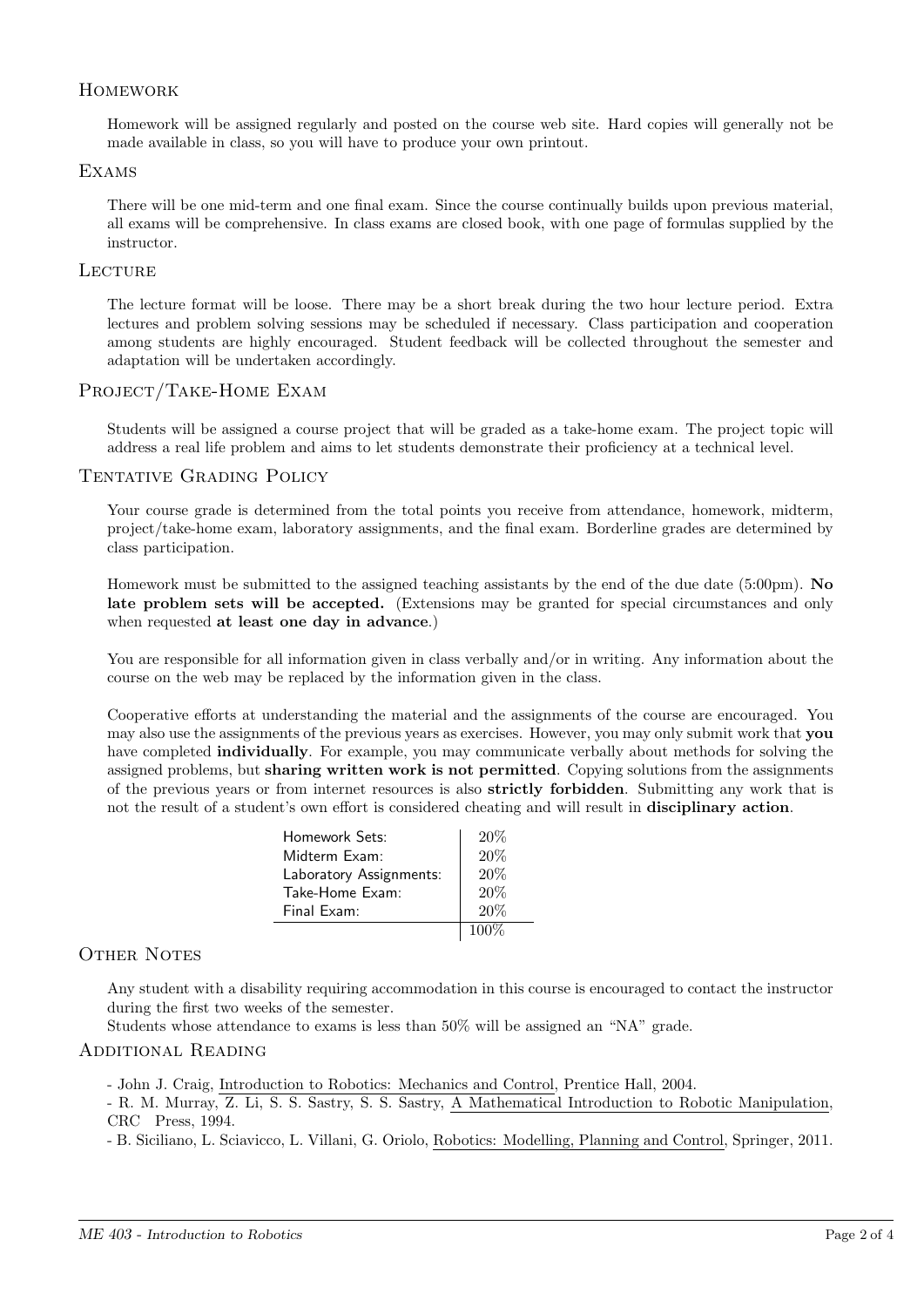# Tentative Schedule and Topics

|                 | Introduction                                                                                                                                                                                                          |
|-----------------|-----------------------------------------------------------------------------------------------------------------------------------------------------------------------------------------------------------------------|
| Week 1          | History<br>Highlights and Future<br>Terminology                                                                                                                                                                       |
| Week 2 and 3    | Mathematics of Rigid Body Motion<br>Vectors, Bases, Frames<br>Coordinate Vectors<br>Similarity Transformations<br>Rotations in Space and Topology of $SO(3)$<br>Representing Rotations<br>Homogeneous Transformations |
|                 | Kinematics                                                                                                                                                                                                            |
| Weeks $4 - 7$   | Kinematic Chains<br>Denavit-Hartenberg Convention<br>Forward Kinematics<br>Inverse Kinematics<br>Angular Velocity<br>Kinematic and Analytic Jacobian<br>Singularities<br>Static Force/Torque Relationship             |
| Week $8-10$     | Dynamics<br>Holonomic Constraints and Virtual Work<br>Kinetic and Potential Energy<br>Inertia<br>Euler-Lagrange Equations<br>Properties of Robot Dynamic Equations<br>Numerical Integration of Equations of Motion    |
|                 | Robot Control                                                                                                                                                                                                         |
| Weeks $11 - 14$ | Actuator and Drive Train Dynamics<br>Feed-forward Compensation<br>Independent Joint Control<br>Inverse Dynamics and Computed Torque Control<br>Passivity Based Control<br>Force and Impedance Control                 |